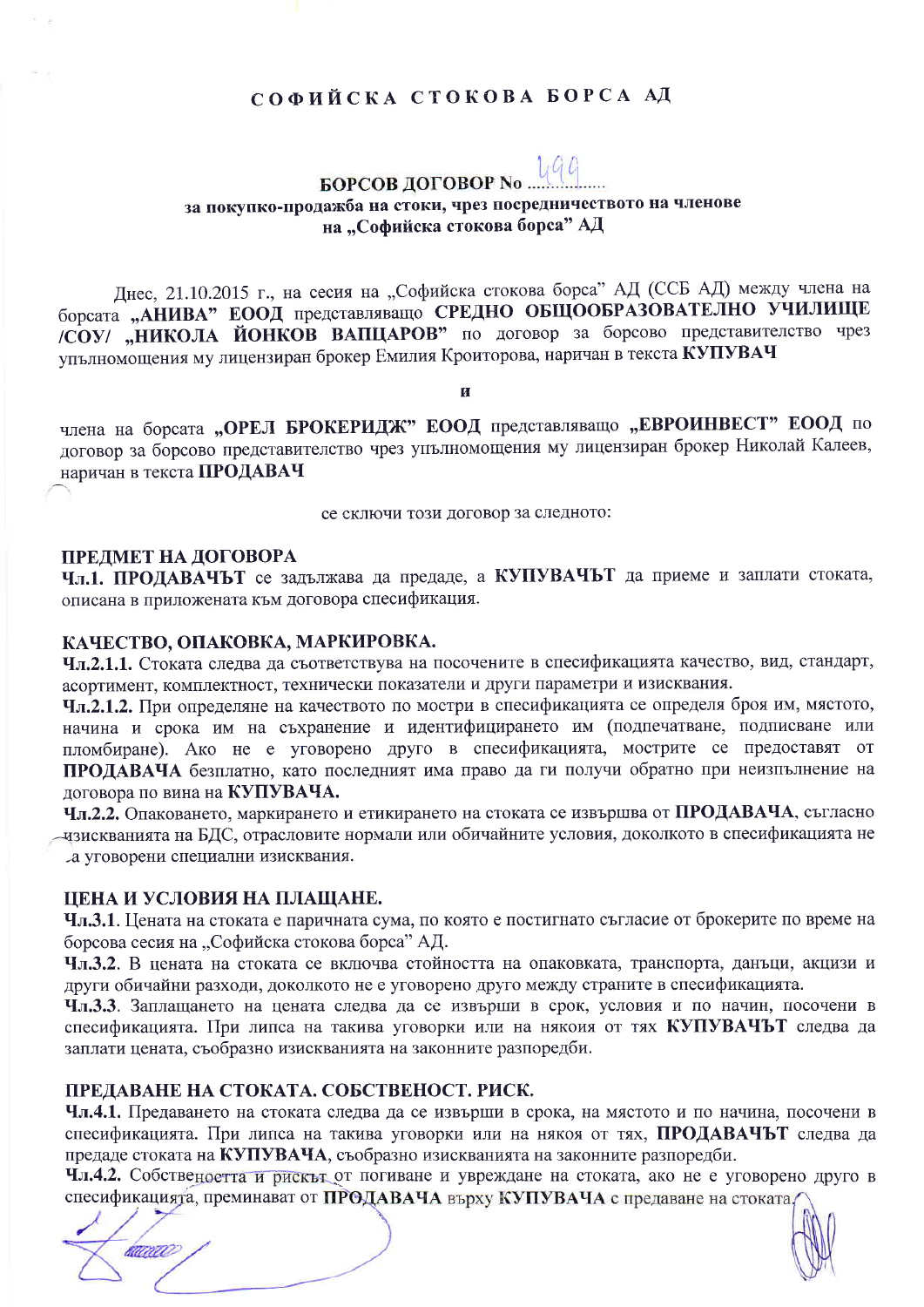# ОБЕЗПЕЧАВАНЕ НА ДОГОВОРНИ ЗАДЪЛЖЕНИЯ И РИСКОВИ СЪБИТИЯ.

Чл.5.1. Изпълнението на всяко договорно задължение може да бъде обезпечено с предвидени в спесификацията банкови или други гаранции, залог, поръчителство и др. Сумите, условията и срокът на валидност на тези обезпечения се описват в спесификацията.

Чл.5.2. ПРОДАВАЧЬТ може да гарантира предоставянето на стоката, а КУПУВАЧЬТ може да гарантира изплащането на цената й с внасянето на депозит по сметка на Клиринговата къща на ССБ АД. При отказ за изпълнение на посочените задължения неизправната страна губи предварително внесеният депозит, като сумата се предоставя на изправната страна.

## **РЕКЛАМАЦИИ**

Чл.6.1. Рекламации за несъответствия в количеството и качеството на получената стока се удостоверяват с предвидените в спесификацията констативни актове. Рекламациите се отправят и уреждат по предвидения в спесификацията срок и условия, а ако такива не са предвидени - съобразно законните разпоредби.

Чл.6.2.1. Рекламации, отнасящи се до явни недостатъци следва да бъдат предявени веднага след приемането/получаването на стоката. За недостатъци на стоката, покрити от гаранционна отговорност на ПРОДАВАЧА, сроковете за предявяване на рекламациите не могат да бъдат подълги от гаранционния срок.

Чл.6.2.2. Скритите недостатъци на стоката, покрити от общата или от гаранционната отговорност на ПРОДАВАЧА се предявяват незабавно след откриването им, но не по-късно от общия давностен ∼ерок по 33Д или от срокът, договорен между страните.

## ПОСЛЕЛИЦИ ПРИ НЕИЗПЪЛНЕНИЕ НА ДОГОВОРА

Чл.7.1. Неизпълнението на всяко договорно задължение може да бъде скрепено с неустойка, посочена в спесификацията. Размерът на неустойките може да бъде определен в глобална парична сума или в процент от нереализираната сделка.

Чл.7.2. Изправната страна може да търси обезщетение за реално претърпените вреди, непокрити от размера на уговорените неустойки.

#### НЕПРЕОДОЛИМА СИЛА

Чл.8.1. Страните се освобождават от срока за изпълнение на договорните си задължения, ако невъзможността да се изпълни в срок се дължи на непреодолима сила.

Чл.8.2. Страната, която се позовава на непреодолима сила, е длъжна да уведоми другата страна за събитието в 3-дневен срок от настъпването му и да й изпрати писмено потвърждение за това събитие от официален орган в 10-дневен срок от настъпването. По същия начин и в същите срокове следва да бъде отправено и съобщение за прекратяване на събитието.

Чл.8.3. Срокът за изпълнение на задълженията по договора се удължава с времето, през което е била алице непреодолимата сила, възпрепятствувала изпълнението им. Ако непреодолимата сила продължи повече от 30 дни страната, която не е получила изпълнение, може да прекрати изцяло или частично договора.

## ЗАКЛЮЧИТЕЛНИ РАЗПОРЕДБИ

Чл.9.1. Претенции, произтичащи или свързани с тълкуването, изпълнението и нарушението на настоящия договор могат да се отнасят до Борсовия арбитраж при "Софийска стокова борса" АД с подаване на писмена молба в три екземпляра, придружена с доказателства и с конкретизирани искания по основание и размер.

Чл.9.2.1. "Софийска стокова борса" АД не е страна по настоящия договор и не носи отговорност за изпълнението на договорните задължения на страните.

Чл.9.2.2. В тридневен срок от сключване на сделката страните следва да преведат по сметка IBAN: ВG 63 BGUS 9160 1001 9310 00, ВІС: BGUSBGSF на "Софийска стокова борса" АД при БАКБ борсова такса в размер съгласно "Тарифа за борсовите такси и услуги".

Чл.9.3. За неуредените с настоящия договор въпроси се прилага общото гражданско законолателство.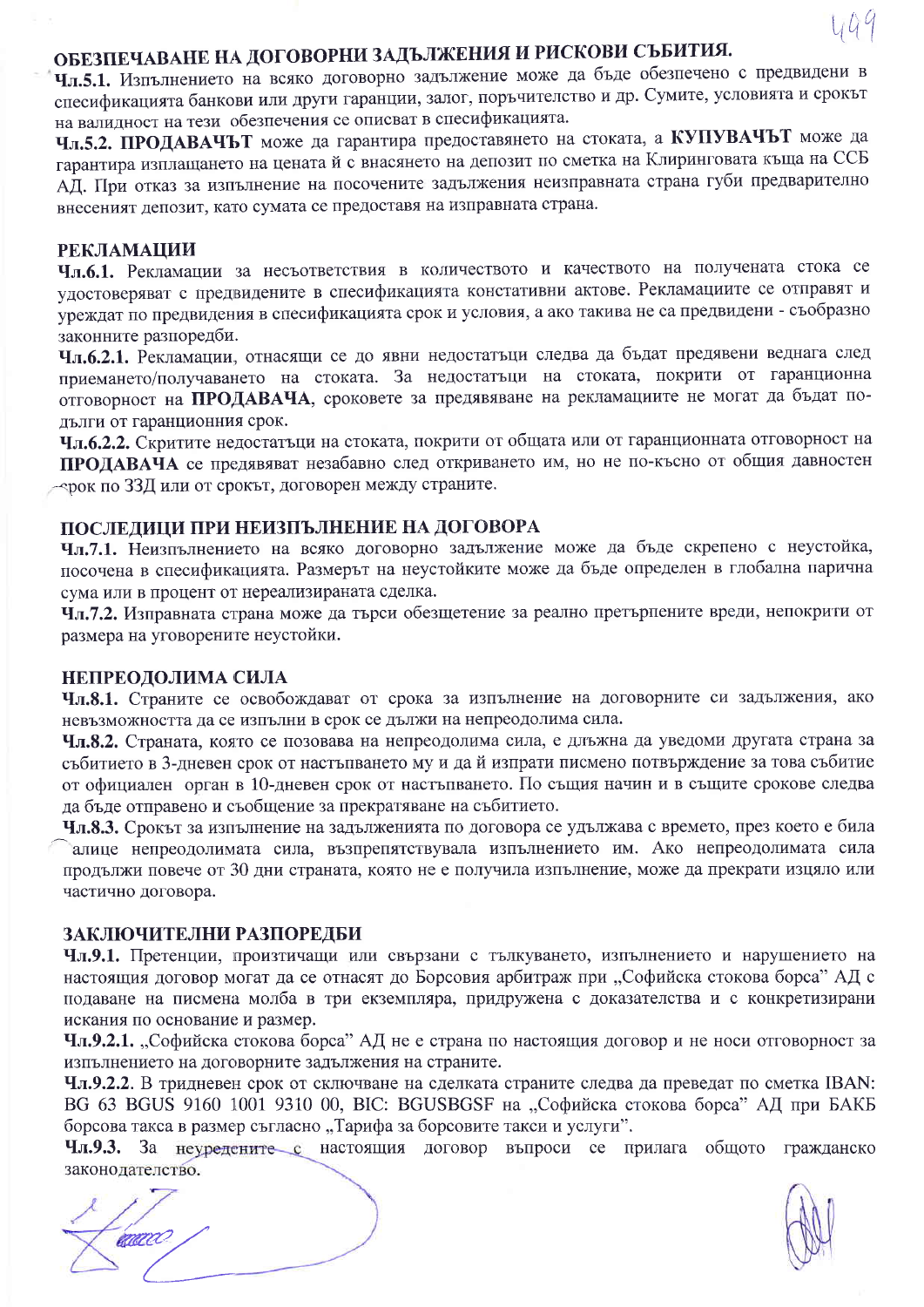## СПЕСИФИКАЦИЯ И ДОПЪЛНИТЕЛНИ КЛАУЗИ

| Наименование на стоката | Количество<br>/литър/ | Ед. цена<br>/без ДДС/      | Обща стойност                   |
|-------------------------|-----------------------|----------------------------|---------------------------------|
| Газьол за отопление     | 100 000 л. $\pm$ 10%  | 1037,46 лв./1000л.         | 103 746,00 лв.                  |
|                         |                       | ДДС 20 %<br>ОБЩА СТОЙНОСТ: | 20 749,20 лв.<br>124 495,20 лв. |

Словом: Сто двадесет и четири хиляди четиристотин деветдесет и пет лева и двадесет стотинки с включен ДДС.

НАЧИН НА ОПРЕДЕЛЯНЕ НА ЕДИНИЧНАТА ЦЕНА: Единичната цена на Газьол за топление по настоящия борсов договор е действашата цена за 1000 литра без ДДС на "Лукойл Нефтохим Бургас" АД, валидна в деня на сключване на борсовия договор 21.10.2015 г., плюс надбавка в размер на 4,9% (четири цяло и девет процента), с включени транспортни и товарно разтоварни разходи франко сградата на СОУ "Никола Йонков Вапцаров", гр. Силистра, ул. "Дръстър" No 38.

ХАРАКТЕРИСТИКА: Газьол за отопление, с акцизна ставка съгласно чл. 33, ал. 1, т. 1 от Закон за акцизите и ланъчните складове.

КОЛИЧЕСТВО: 100 000 л. (сто хиляди литра) + 10%.

КАЧЕСТВО: да отговаря на "Наредба за изискванията за качеството на течните горива, условията, реда и начина за техния контрол" приета с Постановление на МС № 156/15.07.2003 г. обн. в ДВ № 66/2003 г., посл. изм. в ДВ № 88 от 24.10.2014 г. и БДС. Продавачът представя Декларация за съответствие на качеството на течните горива.

ОПАКОВКА: наливно.

ПРОИЗХОД /ПРОИЗВОДИТЕЛ/: Европейски съюз.

ГОДИНА НА ПРОИЗВОДСТВО /ЗАДЕЛЯНЕ/: 2016 г. и 2017 г.

СРОК НА ГОДНОСТ /СЪХРАНЕНИЕ/: съгласно БДС.

НОРМА НА ТОВАРЕНЕ И ДРУГИ ТРАНСПОРТНИ УСЛОВИЯ: съгласно капацитета на "местимост на обекта и размера на заявеното количество. Транспортът се извършва от Продавача с автоцистерна за доставка и развоз.

МЯСТО НА ПРЕДАВАНЕ /ФРАНКИРОВКА/: франко сградата на Средно общообразователно училище /СОУ/ "Никола Йонков Вапцаров", гр. Силистра, ул. "Дръстър" № 38.

СРОК НА ДОСТАВКА И СРОК НА ДОГОВОРА: до 3 (три) работни дни след всяка писмена заявка. Договорът влиза в сила от 01.01.2016 г. и е за срок от 2 (две) календарни години.

УСЛОВИЕ НА ЗАПЛАЩАНЕ НА ЦЕНАТА: Цената на заплащане на всяка отделна партида Газьол за отопление е действащата цена за 1000 литра без ДДС на "Лукойл Нефтохим Бургас" АД за Газьол за отопление в деня на получаване на стоката увеличена с договорената на сесия на "Софийска стокова борса" АД надбавка в размер на 4,9% (четири цяло и девет процента). Продавачът представя Декларация за съответствие на качеството на течните горива, фактура и заверен документ на цената на "Лукойл Нефтохим Бургас" АД за Газьол за отопление към датата на всяка доставка. Размерът на надбавката се запазва еднакъв през целия срок на договора.

ВКЛЮЧЕНИ РАЗХОДИ В ЦЕНАТА: транспортни и товарно - разтоварни разходи франко сградата на СОУ "Никола-Йонков Вапцаров", гр. Силистра, ул. "Дръстър" № 38.

НАЧИН НА ПЛАЩАНЕ: банков превод (платежно нареждане) след издаване на фактура.

aaaa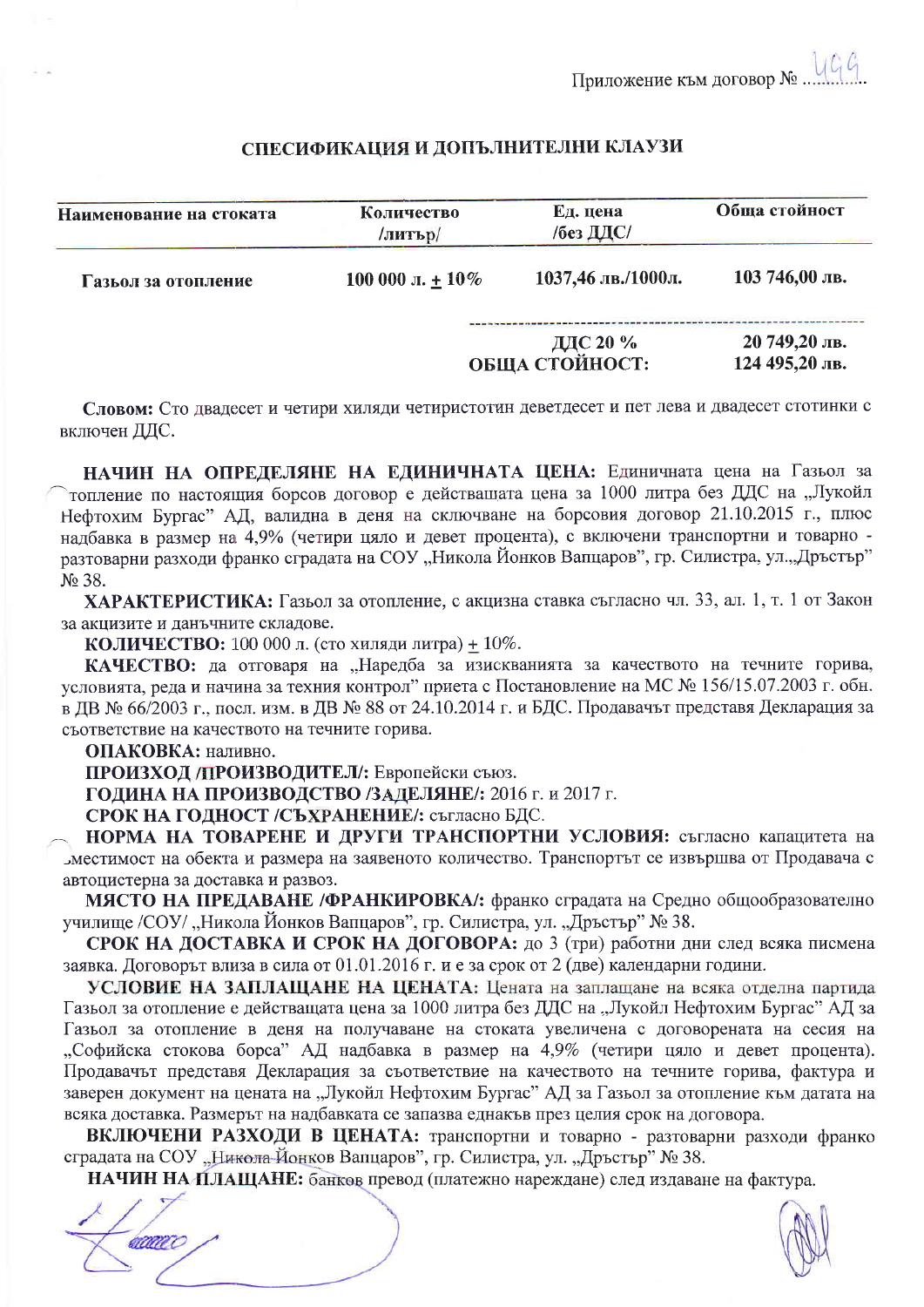СРОК ЗА ПЛАЩАНЕ НА ЦЕНАТА: до 30 (тридесет) календарни дни от датата на подписване на приемо - предавателния протокол и издаване на фактура.

АКТ, УДОСТОВЕРЯВАЩ ПРЕДАВАНЕТО НА СТОКАТА: приемо-предавателен протокол и Декларация за съответствие на качеството на течните горива.

НАЧИН НА УСТАНОВЯВАНЕ НА КОЛИЧЕСТВОТО: измерване чрез уредите за мерене на автопистерните за всяка доставка.

ОРГАН, УДОСТОВЕРЯВАЩ КАЧЕСТВОТО НА ПОЛУЧАВАНАТА СТОКА: независима контролна организация.

РЕКЛАМАЦИОНЕН СРОК, НАЧИН НА УРЕЖДАНЕ НА РЕКЛАМАЦИИТЕ: за количество - в момента на приемане на стоката в присъствие на представител на Продавача и представител на Купувача; за качество - до 10 (десет) дни след излизане на пробата за качество.

ГАРАНЦИЯ И ОБЕЗПЕЧЕНИЯ /ДЕПОЗИТ/ относно изпълнението на Договора за покупкопродажба: Продавачът внася депозит в размер на 1% (един процент) от стойността на борсовия логовор с ДДС.

НЕУСТОЙКА: За неизпълнение на задълженията по договора неустойката е 1% (един процент) от стойността на неизпълнението с ДДС.

ДОКУМЕНТАЦИЯ НА СТОКАТА: Декларация за съответствие на качеството на течните орива, Приемо - предавателен протокол, фактура и заверен документ на цената на "Лукойл Нефтохим Бургас" АД за Газьол за отопление към датата на всяка доставка.

ПРОДАВАЧЪТ декларира, че стоката е освободена от претенции и задължения към трети лица и фирми.

ДРУГИ УГОВОРКИ: С подписването на настоящия борсов договор, членовете на борсата представляващи Купувача и Продавача декларират и удостоверяват изрично писменото си съгласие за цялостно, пълно и безусловно прехвърляне на възникналите за тях парични и други вземания и задължения по борсовия договор върху клиентите им, поръчали сключване на борсовата сделка, считано от момента на нейното сключване.

С подписване на настоящия борсов договор, членовете на борсата представляващи Купувача и Продавача декларират и удостоверяват изрично писменото си съгласие, клиентите им поръчали сключване на борсовата сделка, да бъдат привлечени или да встъпят като ответник при спор отнесен пред борсовия арбитраж, както и да ги заместят по борсовата сделка по смисъла на чл. 102 на 33Д, включително в качеството му на ответник по смисъла на чл. 228 на ГПК.

При подписване на настоящия борсов договор Продавача представя на Купувача документи по чл. 47 и чл. 48 от Закона за обществените поръчки.

Настоящата спецификация и допълнителни клаузи /СДК/ е неразделна част от борсовия договор.

## КЛИЕНТ - КУПУВАЧ

СРЕДНО ОБЩООБРАЗОВАТЕЛНО УЧИЛИЩЕ /СОУ/ "НИКОЛА ЙОНКОВ ВАПЦАРОВ" БУЛСТАТ: 000558261 Адрес: гр. Силистра, п.к. 7500, ул. "Дръстър" № 38 тел./факс: 086/ 822 344

# ЧЛЕН НА БОРСАТА - ПРЕДСТАВИТЕЛ НА КУПУВАЧА

Фирма: "АНИВА" ЕООД Адрес за кореспонденция: гр. София, п.к. 1303, ул. Осогово № 30, офис 601. тел: 02/920 08 29; факс: 02/920 81 62

# ЛИЦЕНЗИРАН БРОКЕР - ПРЕДСТАВИТЕЛ НА КУПУВАЧА

Име: Емилия Кроиторова GSM: 0889 931 960

mm